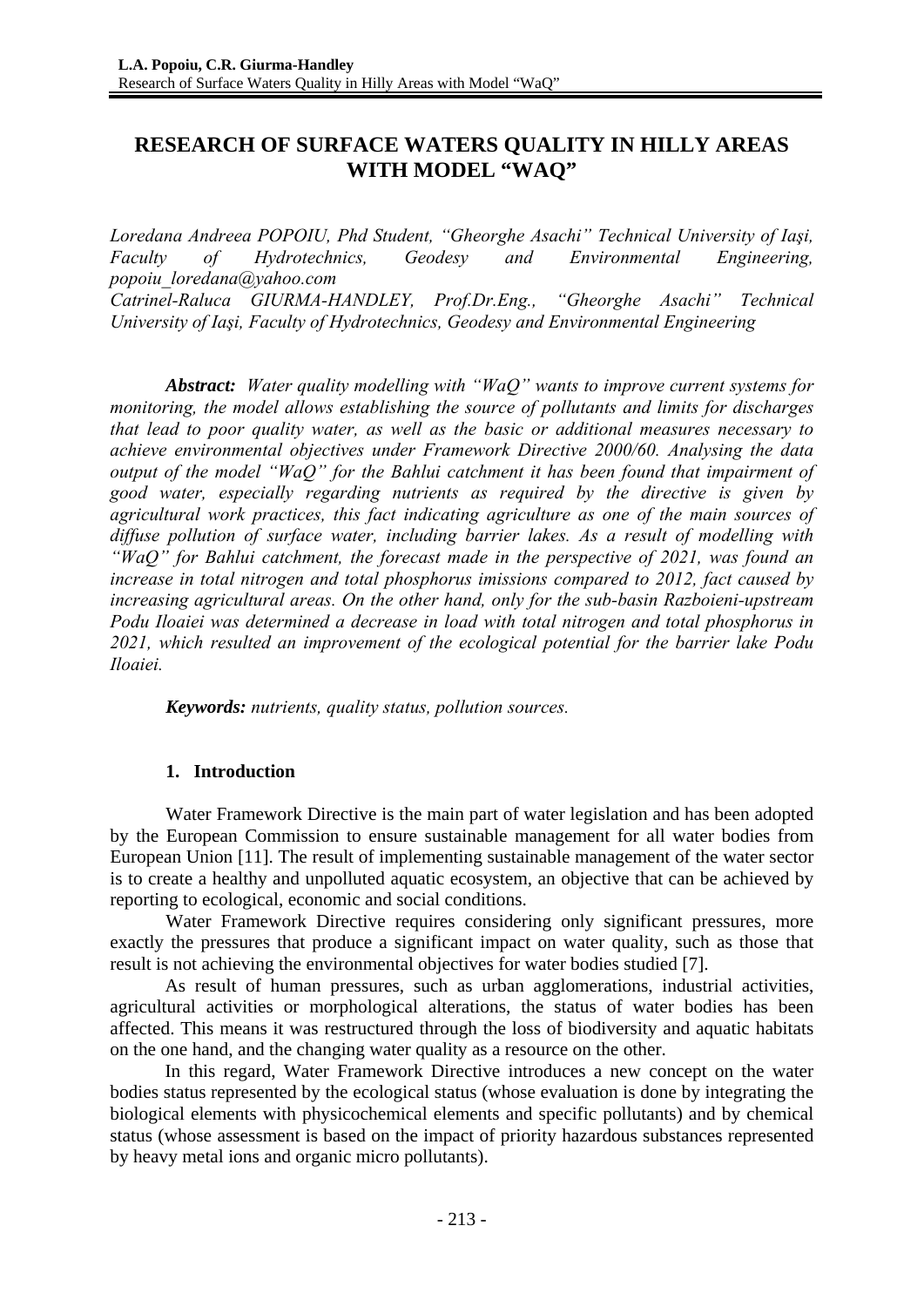#### **2. Additions**

Bahlui catchment is located in the north-eastern Romania, overlay an area with a central-north-eastern position within Moldova Plateau and integrating under hydrological rapport in the Middle Prut River system. Bahlui River is a right tributary of Jijia River in the common meadow of Prut River. In administrative and territorial terms, Bahlui catchment is integrated with Iasi County, excepting the extreme north-west [3].

In selecting a quality mathematical model to analyse a problem either present or future pollution, it is necessary to consider not only all the interdependencies and influence factors, but also the purpose for which it will be used.

Considering that the problem of water quality in the Bahlui catchment is the nutrient pollution, for study was chosen a mathematical model "WaQ" which wants to make a forecast water quality by modeling two parameters: total nitrogen (Nt) and total phosphorus (Pt). The objectives of this model are part of the main objective of the Water Framework Directive 2000/60/EC.

By this modelling programme can be developed scenarios which provide a series of measures to reduce pollution. There are base scenarios that require the implementation of all the measures from European Directives about water quality and optimal scenarios resulted when measures implemented by base scenarios will not lead to achieving the good water status. For both apply load balance equation taking into account both sources of pollution: punctual and diffuse [8].

Table 1 presents specific nutrient loads coming from punctual and diffuse sources.

| <b>Number</b>  | <b>Pollution sources</b>                                        | <b>Type of</b><br>pollution |
|----------------|-----------------------------------------------------------------|-----------------------------|
|                | Emissions from localities                                       | diffuse                     |
| $\overline{2}$ | Landfills leaks derived from animals                            | diffuse                     |
| 3              | Effluents from industry, livestock farms, agglomerations        | punctual                    |
| 4              | Farmland leaks where fertilizers are applied                    | diffuse                     |
| 5              | Leaks on land with perennial crop where fertilizers are applied | diffuse                     |
| 6              | Atmospheric deposition                                          | diffuse                     |
| 7              | Leaked of natural land occupied by forests, grass, etc.         | diffuse                     |
| 8              | Contribution of wetlands                                        | diffuse                     |

| Table 1. Specific nutrient loads coming from punctual and diffuse sources [9] |  |  |  |  |  |
|-------------------------------------------------------------------------------|--|--|--|--|--|
|                                                                               |  |  |  |  |  |

"WaQ" initially requires a topological modelling of studied catchment, assuming this division into sub-basins considering the closing section, the section of water quality monitoring, as shown in Fig.1. This modelling are the following: sub-basins of type 1 and 3 start at the source of the river and have the closing sections the first section of water quality monitoring (Section A, Section B), sub-basin type 2 is between two successive sections of water quality monitoring (sections A-B) and sub-basin type 4 is between two successive sections of water quality monitoring (sections B) and includes a major tributary [8].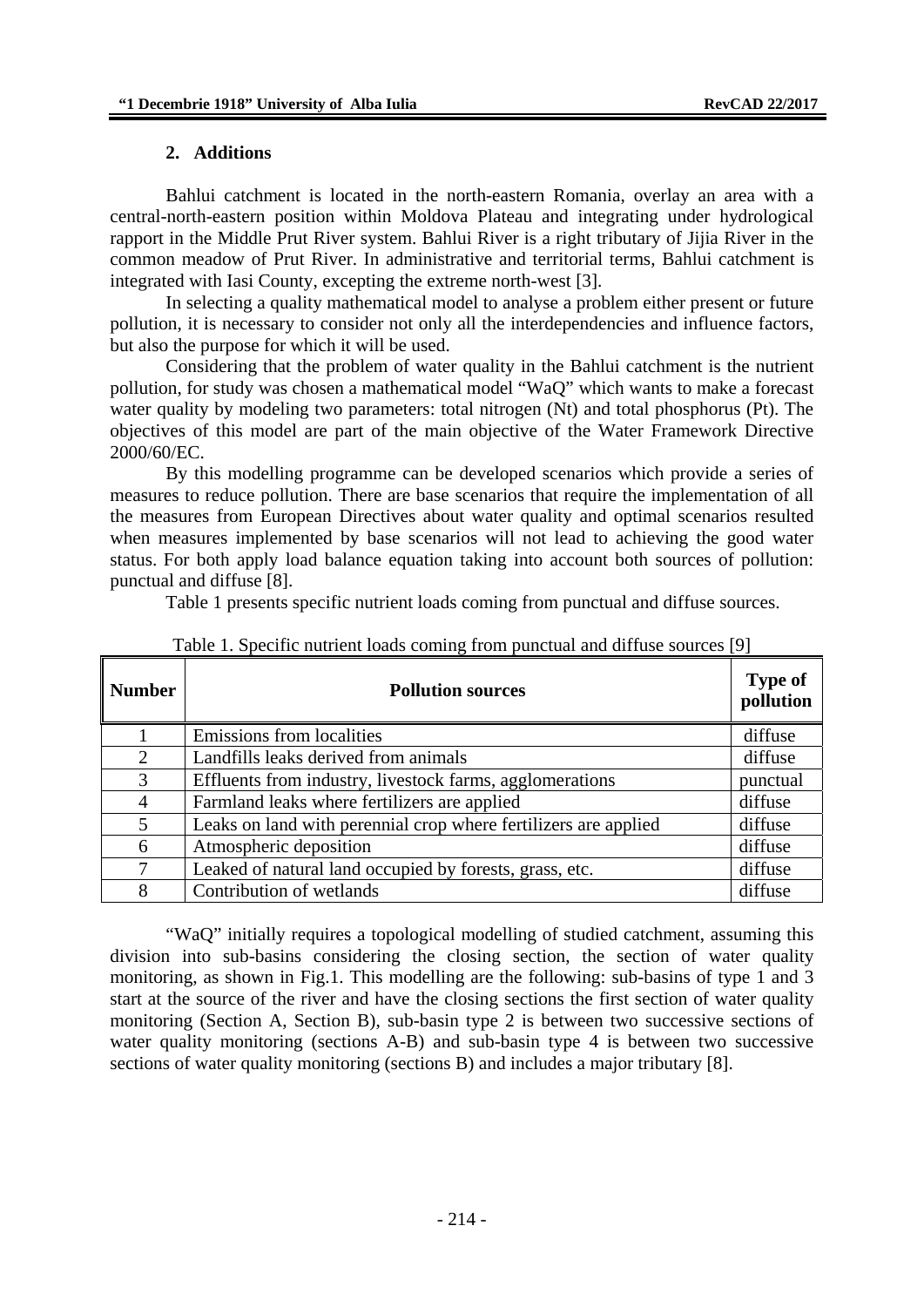

Fig.1. Topological modelling of catchment [8]

The model is applied to each sub-basin and the data is obtained in upstream sub-basin become inputs to the next downstream sub-basin.

Following topological modelling with "WaQ" of Bahlui catchment result 10 subbasins of type 2, 3 and 4, as defined above. This boundary can be highlighted in Table 2, and will also include the barrier lakes.

| Bahlui, sub-basin streams-Vama with Tabla type 3, section  |                                |
|------------------------------------------------------------|--------------------------------|
|                                                            |                                |
| Bahlui, sub-basin Vama with Tabla-upstream Harlau type 2,  | Barrier lake Parcovaci         |
| section 2                                                  |                                |
| Bahlui, sub-basin upstream Harlau-downstream Harlau type   |                                |
| 2, section 3                                               |                                |
| Bahlui, sub-basin downstream Harlau-downstream Belcesti    | Barrier lake Tansa-Belcesti    |
| type 2, section $4$                                        |                                |
| Bahlui, sub-basin downstream Belcesti-Podu Iloaiei type 4, | Barrier lake Plopi             |
| section 5                                                  |                                |
| Bahlui, sub-basin Podu Iloaiei-Holboca type 4, section 6   | Barrier lakes Cucuteni, Rediu, |
|                                                            | Aroneanu, Ciric(3), Chirita    |
| Bahluet, sub-basin streams-upstream Targu Frumos type 3,   |                                |
| section 1                                                  |                                |
| Bahluet, sub-basin upstream Targu Frumos-Razboieni type    |                                |
| 2, section 2                                               |                                |
| Bahluet, sub-basin Razboieni-upstream Podu Iloaiei type 2, | Barrier lakes Sarca, Podu      |
| section 2                                                  | Iloaiei                        |
| Nicolina, sub-basin streams-upstream confluence Bahlui     | Barrier lakes Ciurbesti,       |
| type $3$ , section 1                                       | Ezareni                        |

Table 2. Delimitation of Bahlui catchment and setting for each sub-basin the barrier lakes

"WaO" model equation is:

 $Im_{av.} = (1 - C_L) * [Im_{am.} + Em_{oct.} * (1 - C_{red.p}) + (1 - C_R) * (Em_{dif} * (1 - C_{red.di} + Em_{fond}) (1) [8]]$ Where:

 $Im<sub>av</sub> = Imissions measured in river section downstream monitoring;$ 

 $Im<sub>am</sub> = Imissions measured in river section upstream monitoring;$ 

 $Em_{pot.} = Emissions$  from sources of punctual pollution in analyzed sub-basin;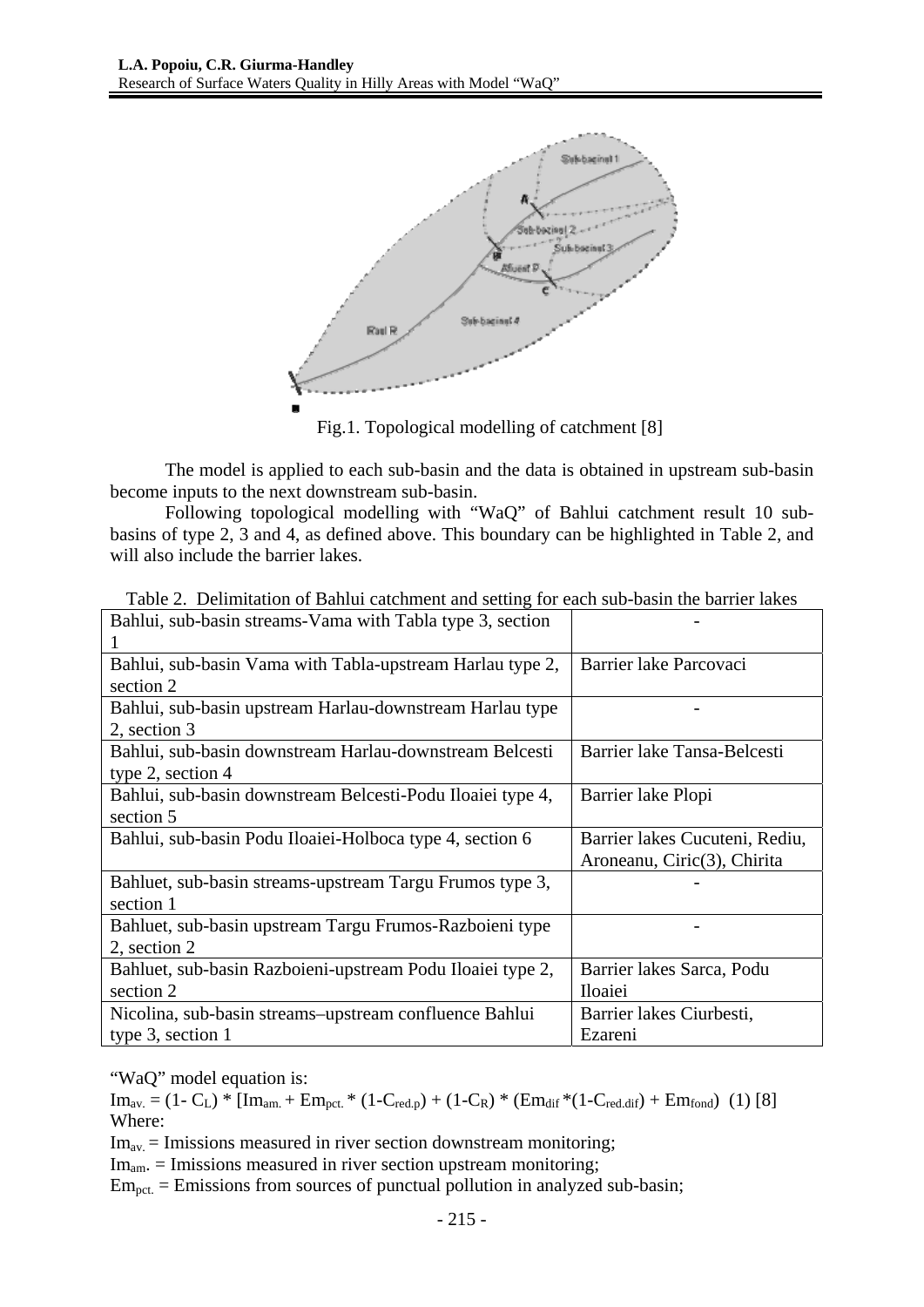$Em_{dif} = Emissions$  from sources of diffuse pollution in analyzed sub-basin;

 $Em<sub>fond</sub> = E$ missions from natural background measured in analyzed sub-basin;

 $C<sub>L</sub>$  = Pollutant Reduction Factor in lakes;

 $C_R$  = Pollutant Reduction Factor in the interfluvial and small rivers:

 $C_{\text{red},p}$  = Pollutant Reduction Factor from punctual sources required to develop optimal scenario;

 $C_{\text{red dif}}$  = Pollutant Reduction Factor from diffuse sources required to develop optimal scenario.

Determining the specific parameters of the model, CR and CL is based on data for the reference year. Because by using this model it is desired a forecast for water quality in 2021, are introduced the first estimates data about the evolution of agricultural area, agglomerations, areas under perennial crops, forests and wetlands, and assessing charging chemical nitrogen and phosphorus nutrients [8].

In this model calibration was performed using as the base year 2012 and forecast water quality was conducted for 2021 by tracking the time variation of the two indicators of total nitrogen and total phosphorus.

In assessing current conditions and the forecast made for 2021 were used on the one hand annual average concentration of total nitrogen and total phosphorus corresponding annual average flow (on the year 2012), and on the other hand annual average concentration of flow with their corresponding probability of exceeding 95 % [8].

 Following assessments surfaces on each sub-basin in part, based on data obtained from Water Basinal Administration Prut-Barlad, was found that in the Bahlui catchment the largest share is represented by farmland, followed by forests and perennial crops, while the lowest share is wetlands.

Analysis emissions of total nitrogen and total phosphorus achieved in 2012 (data obtained from Water Basinal Administration Prut-Barlad), in each sub-basin and each type of source, has revealed that emissions from natural background sources (atmospheric deposition, perennial crops, forests) and diffuse sources (agricultural land) had the largest share, while punctual sources are less relevant.

After applying the model, the forecast made in anticipation of 2021 showed for the most part an increase imisssions of total nitrogen and total phosphorus compared with those measured in 2012.

The exception was observed for sub-basins streams-Razboieni and Razboieni– upstream Podu Iloaiei where was checked a decreased in the load of total nitrogen and total phosphorus, as was shown in Table 3.

| Sub-basin                                                                     | <b>Imission of total</b> |                          | <b>Imission of total</b>      |      |  |
|-------------------------------------------------------------------------------|--------------------------|--------------------------|-------------------------------|------|--|
|                                                                               |                          | nitrogen $(t/\text{an})$ | phosphorus<br>$(t/\text{an})$ |      |  |
|                                                                               | 2012                     | 2021                     | 2012                          | 2021 |  |
| Bahlui, sub-basin streams-Vama with<br>Tabla type 3, section 1                | 0,72                     | 1,16                     | 0,10                          | 0,12 |  |
| Bahlui, sub-basin Vama with Tabla-<br>upstream Harlau type 2, section 2       | 7,50                     | 8,18                     | 0,05                          | 1,20 |  |
| Bahlui, sub-basin upstream Harlau-<br>downstream Harlau type 2, section 3     | 52,00                    | 56,00                    | 4,50                          | 4,50 |  |
| Bahlui, sub-basin downstream Harlau-<br>downstream Belcesti type 2, section 4 | 96,50                    | 110,00                   | 7,60                          | 8,60 |  |

Table 3. Imission variation of total nitrogen and total phosphorus in the Bahlui River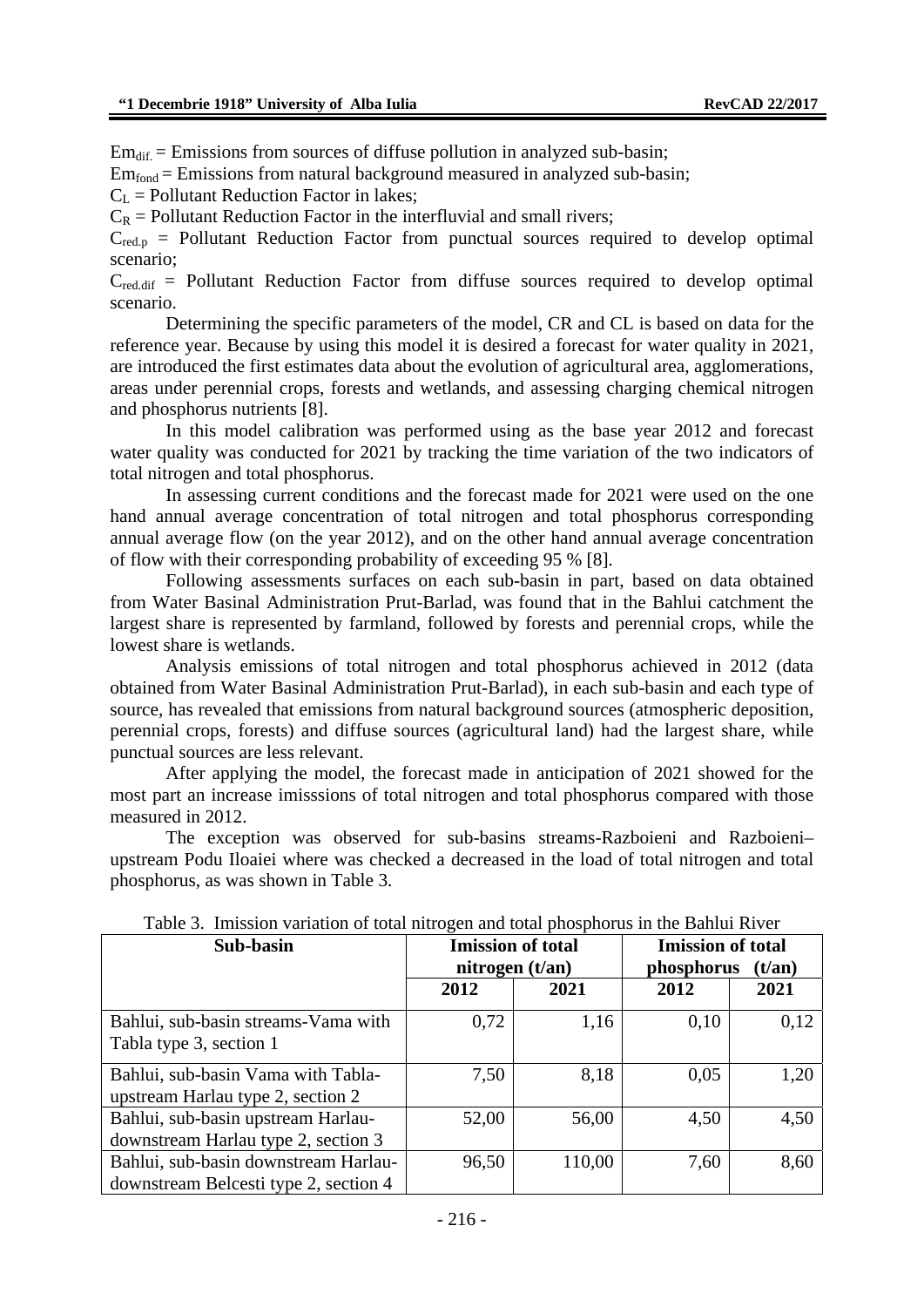| Bahlui, sub-basin downstream            | 53,91  | 55,00  | 14,27 | 16,00  |
|-----------------------------------------|--------|--------|-------|--------|
| Belcesti-Podu Iloaiei type 4, section 5 |        |        |       |        |
| Bahlui, sub-basin Podu Iloaiei-         | 384,71 | 490,00 | 126   | 170,00 |
| Holboca type 4, section 6               |        |        |       |        |
| Bahluet, sub-basin stream-Razboieni     | 46,00  | 29,00  | 6,32  | 4,50   |
| Bahluet, sub-basin Razboieni-           | 13,50  | 8,60   | 3,80  | 2,85   |
| upstream Podu Iloaiei type 2, section   |        |        |       |        |
|                                         |        |        |       |        |
| Nicolina, sub-basin streams-upstream    | 9.91   | 10,80  | 0.84  | 0.90   |
| confluence Bahlui type 3, section 1     |        |        |       |        |

Analysing the total nitrogen and total phosphorus emissions forecasted for 2021, as shown in Table 4, it was found only for Bahlui, sub-basin streams-Vama with Tabla and Bahlui, sub-basin Vama with Tabla-upstream Harlau a very small increase of those from punctual sources and in all other sub-basins a decrease. The emissions of total nitrogen and total phosphorus from diffuse sources were recorded increases for all sub-basins analysed because it was assumed increasing the area cultivated. On emissions from natural background was observed a slight variation of total nitrogen and total phosphorus.

| Sub-basin         |                                  | Total nitrogen emissions in 2021 |                | Total phosphorus emissions in |                |                |  |
|-------------------|----------------------------------|----------------------------------|----------------|-------------------------------|----------------|----------------|--|
|                   | $(t/\text{an})$                  |                                  |                | $2021$ (t/an)                 |                |                |  |
|                   | <b>Diffuse</b><br><b>Natural</b> |                                  | Point          | <b>Diffuse</b>                | <b>Natural</b> | Point          |  |
|                   | sources                          | background                       | sources        | sources                       | background     | sources        |  |
|                   |                                  | sources                          |                |                               | sources        |                |  |
|                   |                                  |                                  |                |                               |                |                |  |
| Bahlui, sub-basin | $\overline{0}$                   | 23,60                            | 0,40           | $\theta$                      | 2,32           | 0,03           |  |
| streams-Vama with |                                  |                                  |                |                               |                |                |  |
| Tabla type 3,     |                                  |                                  |                |                               |                |                |  |
| section 1         |                                  |                                  |                |                               |                |                |  |
| Bahlui, sub-basin | 24,90                            | 73,00                            | 0,40           | 3,40                          | 6,95           | 0,03           |  |
| Vama with Tabla-  |                                  |                                  |                |                               |                |                |  |
| upstream Harlau   |                                  |                                  |                |                               |                |                |  |
| type 2, section 2 |                                  |                                  |                |                               |                |                |  |
| Bahlui, sub-basin | 39,00                            | 8,90                             | $\overline{0}$ | 6,00                          | 0,80           | $\overline{0}$ |  |
| upstream Harlau-  |                                  |                                  |                |                               |                |                |  |
| downstream Harlau |                                  |                                  |                |                               |                |                |  |
| type 2, section 3 |                                  |                                  |                |                               |                |                |  |
| Bahlui, sub-basin | 194,00                           | 160,00                           | 0,40           | 22,00                         | 15,35          | 0,03           |  |
| downstream        |                                  |                                  |                |                               |                |                |  |
| Harlau-downstream |                                  |                                  |                |                               |                |                |  |
| Belcesti type 2,  |                                  |                                  |                |                               |                |                |  |
| section 4         |                                  |                                  |                |                               |                |                |  |
| Bahlui, sub-basin | 250,00                           | 267,00                           | 0,40           | 22,00                         | 25,80          | 0,03           |  |
| downstream        |                                  |                                  |                |                               |                |                |  |
| Belcesti-Podu     |                                  |                                  |                |                               |                |                |  |
| Iloaiei type 4,   |                                  |                                  |                |                               |                |                |  |
| section 5         |                                  |                                  |                |                               |                |                |  |

Table 4. Forecast total emissions of total nitrogen and total phosphorus in the Bahlui River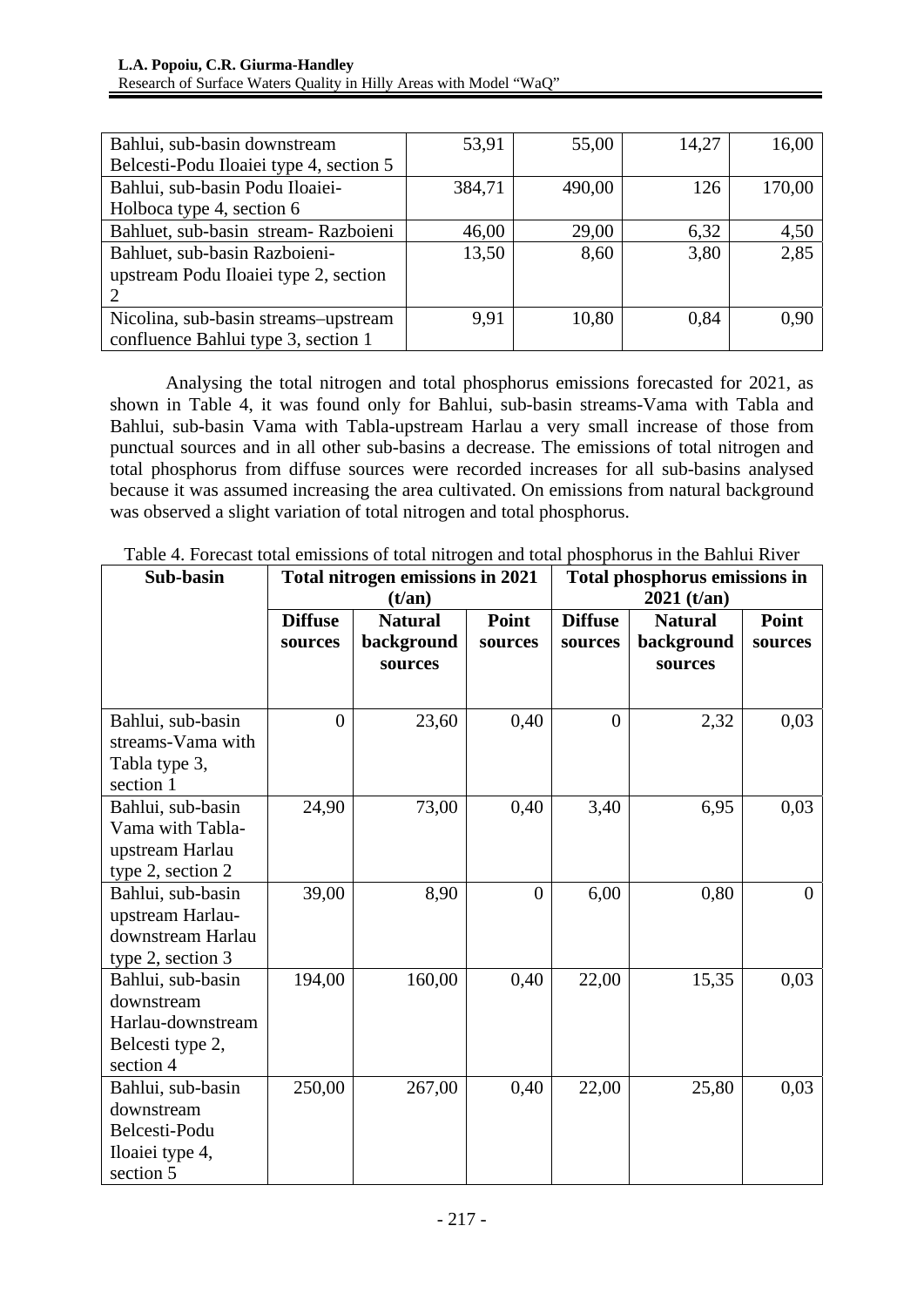| Bahlui, sub-basin      | 985,00 | 425,00 | 0,40 | 120,00 | 42,60 | 0,03 |
|------------------------|--------|--------|------|--------|-------|------|
| Podu Iloaiei-          |        |        |      |        |       |      |
| Holboca type 4,        |        |        |      |        |       |      |
| section 6              |        |        |      |        |       |      |
| Bahluet, sub-basin     | 126,00 | 70,20  | 0,40 | 10,10  | 7.79  | 0,03 |
| stream - Razboieni     |        |        |      |        |       |      |
| Bahluet, sub-basin     | 187,00 | 185,80 | 0,40 | 13,20  | 18,75 | 0,03 |
| Razboieni-             |        |        |      |        |       |      |
| upstream Podu          |        |        |      |        |       |      |
| Iloaiei type 2,        |        |        |      |        |       |      |
| section 2              |        |        |      |        |       |      |
| Nicolina, sub-basin    | 150,10 | 127,00 | 0,40 | 15,00  | 12,18 | 0,03 |
| streams-upstream       |        |        |      |        |       |      |
| confluence Bahlui      |        |        |      |        |       |      |
| type $3$ , section $1$ |        |        |      |        |       |      |

 By applying topological modelling of the sub-basin Razboieni-upstream Podu Iloaiei result the barrier lake Podu Iloaiei (Fig.2), the most eutrophic lake from the Bahlui catchment. The barrier lake Podu Iloaiei is located on the Bahluet River about 25 km upstream of its confluence with the stream Bahlui. From the administrative point of view, the barrier lake Podu Iloaiei is located about 400 m upstream of Podu Iloaiei town, Iasi County. The barrier lake Podu Iloaiei was designed with complex functions, between the most important is the flood defences of social and economic objectives downstream and to mitigate flood waves produced on Bahluet River [10].



Fig.2. The barrier lake Podu Iloaiei - Water Basinal Administration Prut-Barlad

Table 5 shows the ecological potential of the barrier lake Podu Iloaiei during 2012- 2015 as a result of biological elements, physicochemical general elements and specific pollutants monitored.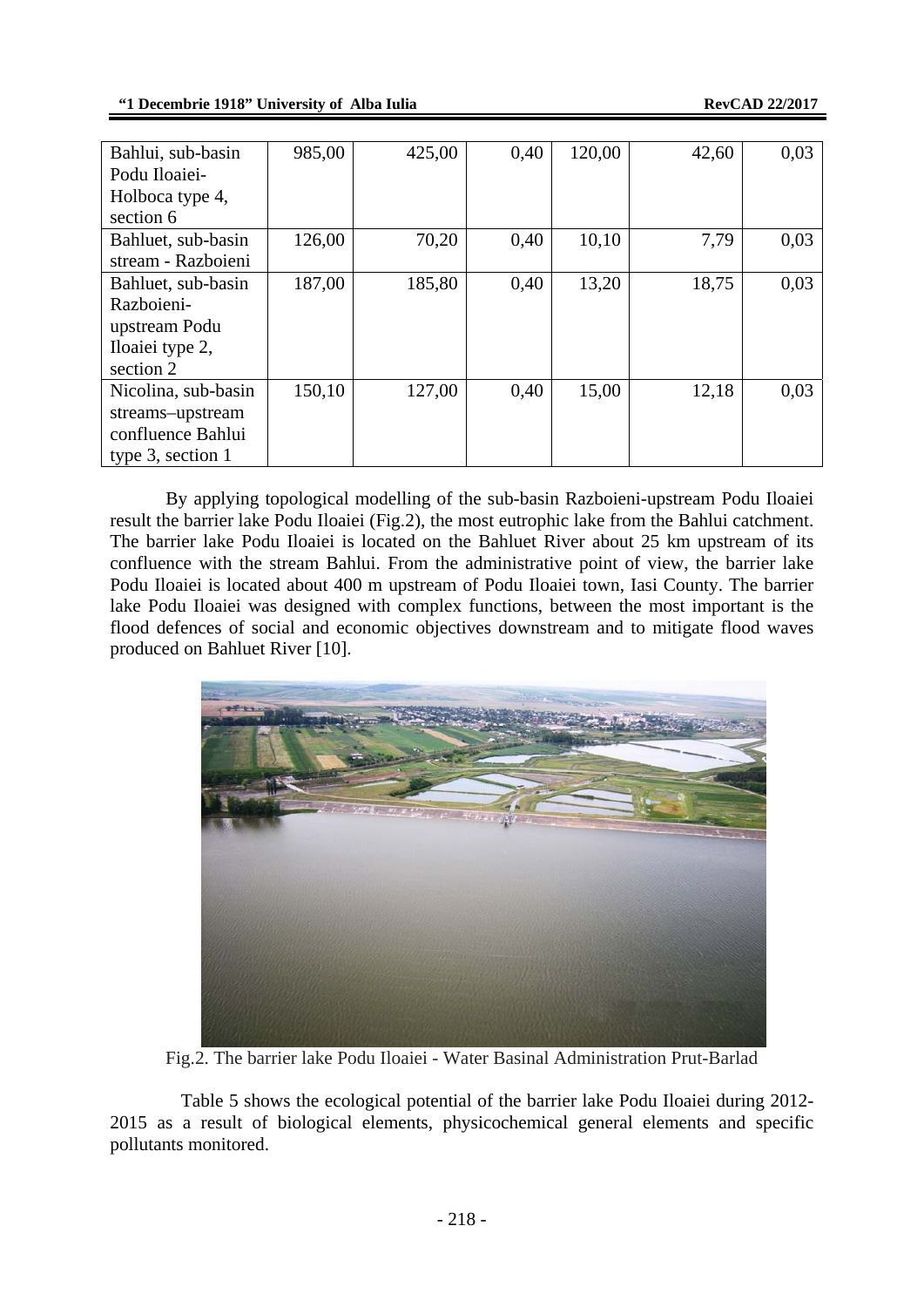|                            |      | Twore $\sigma$ . Evolution of ecological potential of the barrier fake I out floater [0] |                |          |  |  |
|----------------------------|------|------------------------------------------------------------------------------------------|----------------|----------|--|--|
| <b>Ecological</b>          | 2012 | 2013                                                                                     | 2014           | 2015     |  |  |
| potential of the           |      |                                                                                          |                |          |  |  |
| water body in              |      |                                                                                          |                |          |  |  |
| terms of:                  |      |                                                                                          |                |          |  |  |
|                            |      |                                                                                          |                |          |  |  |
| <b>Biological elements</b> |      | Moderate                                                                                 | Good           |          |  |  |
| monitored                  |      |                                                                                          |                |          |  |  |
|                            |      |                                                                                          |                |          |  |  |
| General                    |      | Moderate                                                                                 | Moderate       | Moderate |  |  |
| physicochemical            |      |                                                                                          |                |          |  |  |
| elements                   |      |                                                                                          |                |          |  |  |
| Specific pollutants        |      | Good                                                                                     | Maxim          |          |  |  |
| Integrated                 |      | Moderate                                                                                 | Moderate       |          |  |  |
| assessment of              |      |                                                                                          |                |          |  |  |
| ecological potential       |      |                                                                                          |                |          |  |  |
| of the water body          |      |                                                                                          |                |          |  |  |
|                            |      |                                                                                          |                |          |  |  |
| Elements that led to       |      | Phytobenthos,                                                                            | Status of      |          |  |  |
| attainment of the          |      | oxygenation                                                                              | acidification, |          |  |  |
| quality objective          |      | conditions,                                                                              | oxygen,        |          |  |  |
|                            |      | acidification and                                                                        | nutrients      |          |  |  |
|                            |      | nutrient status                                                                          |                |          |  |  |
|                            |      |                                                                                          |                |          |  |  |
| Chemical status            |      | Good                                                                                     | Good           |          |  |  |

Table 5. Evolution of ecological potential of the barrier lake Podu Iloaiei [6]

As discussed above, after modelling with "WaQ", forecast made in anticipation of 2021 revealed to sub-basin Razboieni-upstream Podu Iloaiei a decrease in total nitrogen and total phosphorus loading. The quantities of nutrients are transported in the barrier lake Podu Iloaiei by river network on one side, or by processes flow from slopes or by erosion processes on the other hand. Normally the nutrients are quickly consumed by phytoplankton and phytobenthos, but even so sometimes they persist, this fact highlight the continuous nature of diffuse pollution.

In terms of quality, physicochemical, biological, microbiological characteristics of barrier lake Podu Iloaiei depend on the characteristics of the sub-basin Razboieni-upstream Podu Iloaiei, mostly likely to diffuse pollution with nitrogen and phosphorus nutrients coming from agro work practices, but at punctual source pollution from effluent agglomerations. Thus, if the results from the model "WaQ" for 2021 showed a decrease in load of total nitrogen and total phosphorus of this sub-basin, this also confirms an improvement of the ecological potential for the barrier lake Podu Iloaiei.

### **3. Conclusions**

 Analyzing the data output of the model "WaQ" for the Bahlui catchment, overall, was found an increase in total nitrogen and total phosphorus imissions in 2021 compared to 2012, fact caused by increasing agricultural areas and decrease in forest areas. Applicability of the model "WaQ" is a tool to assess the impact of basic measures, as well as a tool for selecting priorities in taking additional measures to reduce pollution. Based on results of modelling application can select more precisely significant pressures and determine sectors/bodies at risk.